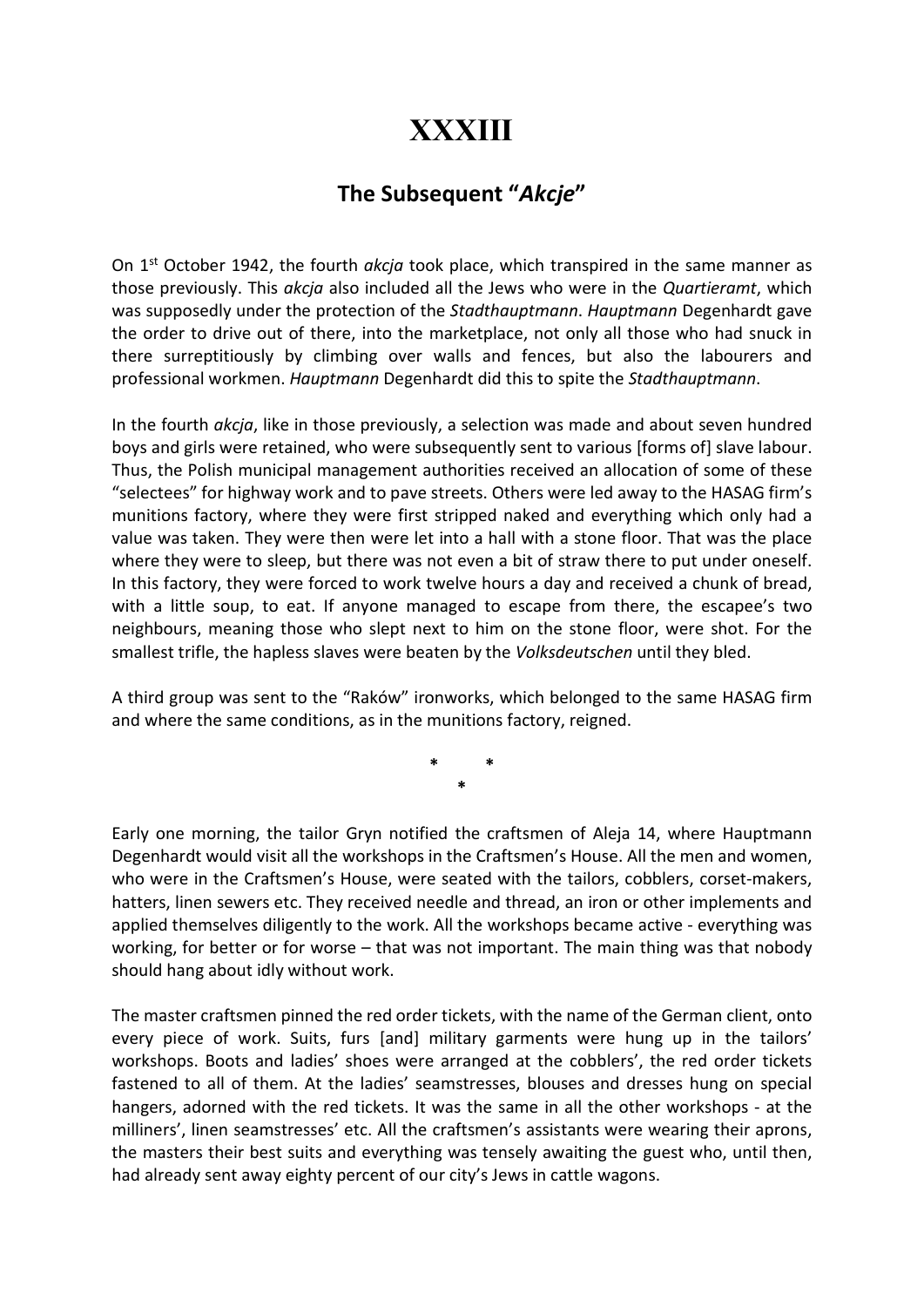Eventually an automobile drove up to the Craftsmen's House, from which Degenhardt emerged. Accompanied by his loyal chauffeur Onkelbach, he went up to the former tailor and current policeman Josef Gryn, who began taking the two Germans through the craftsmen's workshops. He made his first visit with the ladies' tailor Kac and looked at the beautiful furs and coats. He read out the names from the order tickets and, recognising that these were women whose husbands were employed in the *Stadthauptmannschaft*, he made ironic and biting remarks at their expense. After that, he went in to the men's tailor Einhorn and, with a policeman's gaze, observed the women and men at the machines or holding needles and thread. Upon perceiving the tailor's thirteen-year-old boy with a needle and a piece of work in his hands, he inquired, "What is this Jewish excrement doing?" The tailor, confused, replied that this was his son, an apprentice boy. In this manner, he went from workshop to workshop, spearing everything through with his policeman's eyes and casting ironic remarks and evil jokes everywhere. At the milliner's, he took up a light ladies' hat, weighing a few grams, in his coarse paws and tried to blow it away. The Hauptmann also visited old Fajgenblat's embroidery [workshop] and he was shown antique items which this workshop, that had fifty years of existence behind it, had produced. It was also brought up that the expensive paroiches<sup>1</sup>, that the Hauptmann had taken from the synagogue before the its burning and sent away to Berlin, had also been old Fajgenblat's work.

But the Hauptmann was not impressed with anything. He displayed disregard and cynicism towards everything and everyone. And, after inspecting all the workshops, he left.

The *Hauptmann's* visit left an uneasiness in everyone's heart.

\* \* \*

The Polish leader of the Jewish police received an order, from Hauptmann Degenhardt, to compile a list of fifty Jewish policemen, who would remain in their posts, and the others, numbering about two hundred, would be sent away with all the other Jews on the nearest transport.

A panic ensued within the Jewish police. Each one ran to the police leader and to the Jewish deputy in order to promote the merit of remaining amongst the fifty who were to be retained. One sought to outdo the other with large monetary sums in order to save himself from being sent away barefoot in the cattle wagons.

The Polish leader of the Jewish police compiled a list of fifty names - it is obvious that, when making the list, the leader took into account the sum of money he could expect from each one.

But, when the *Hauptmann* saw the list, his policeman's nose sniffed out what was concealed under all that, and he ordered that all the policemen, with their wives and children, be lined up. Then, he personally selected fifty and commanded the rest to take off their boots and

<sup>1</sup> [TN: Heb., ornate curtain veiling the Holy Ark containing the Torah scrolls in a synagogue.]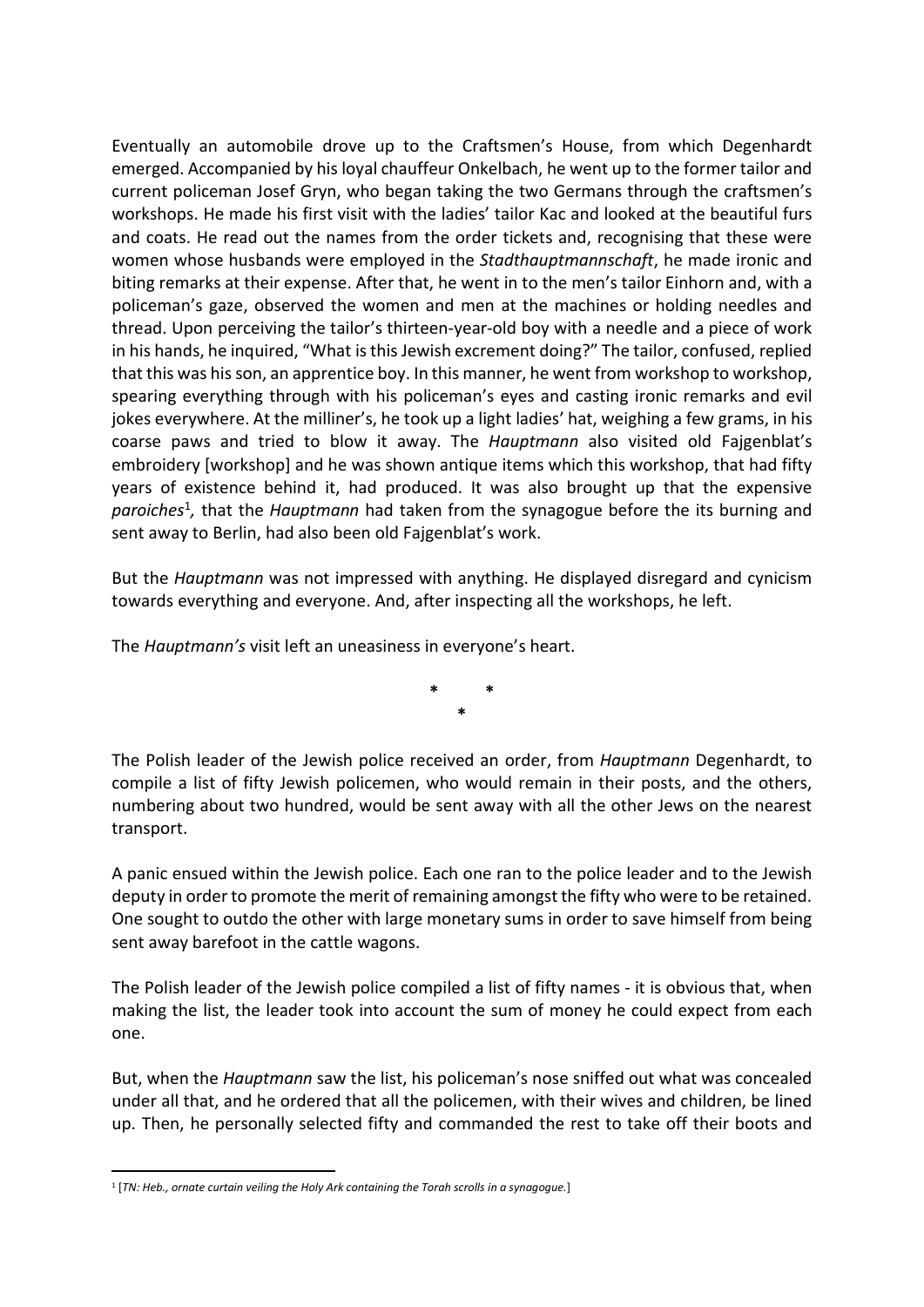police caps with the bands. He told [them] to gather their wives and children and, under strong guard, sent them off to the vandalised synagogue in the Old Market Square [Stary Rynek], where they were to wait until the next akcja.

Some of these people sent notes, from their arrest, to their former colleagues, who had remained in their positions and threatened to reveal secrets should they not bring about their release. But their colleagues were not frightened, and they left their professional colleagues without an answer.

Therefore, there was nothing left for them but to sit in the synagogue and await their bitter fate, just like all the other Jews, who had been chased and beaten by them over the course of three years under Degenhardt's rule.

On 4th October 1942, it became known that Jewish policemen - those remaining - had been booked for the following day, at daybreak, for the akcja which was to take place - the fifth akcja.

The fifth akcja began like the earlier ones, but it was at once apparent that a special plan had been prepared for it. Firstly, it was conducted at a faster pace than all the previous ones. The Jews were driven into the New Market Square [Nowy Rynek] at daybreak, earlier than all the [other] times. This time, more Jews were shot in the streets than during the previous *akcje*. The Hauptmann directed more energetically and savagely with his baton, and the clubs and braided [leather] straps fell upon the Jewish heads more often. The aides did not permit anyone to stop in front of the *Hauptmann* and to beg for mercy. The railway wagons were filled earlier than during the earlier  $akcje$ , and the thousands of pairs of shoes grew more quickly into a mountain.

After the march of the thousand Jews to the wagons had concluded, Degenhardt ordered his chauffeur to take him and his close co-workers to the ghetto. There, first of all, he visited the assembly point on ul. Katedralna and ordered that all the Jews be taken from there to the wagons. He then ordered that the Jewish policemen, who were being held under arrest at the synagogue, be led there with their wives and children.

Finally, the Hauptmann went, with his servants, to the Jewish Hospital and had all the doctors and nurses, who had remained at their posts throughout all the previous *akcje*, summoned to him.

The Hauptmann ordered the assembled doctors and nurses to inject all the patients in the hospital with poison, in order to make their end come as quickly as possible. The physicians tried to save the situation with pretexts to the effect that they did not have the appropriate injections - to which the *Hauptmann* replied that, if everything was not carried out within two hours, he would order the patients, along with the entire hospital personnel, to be shot.

Following a long and painful deliberation, the doctors decided to put the patients to death by injections.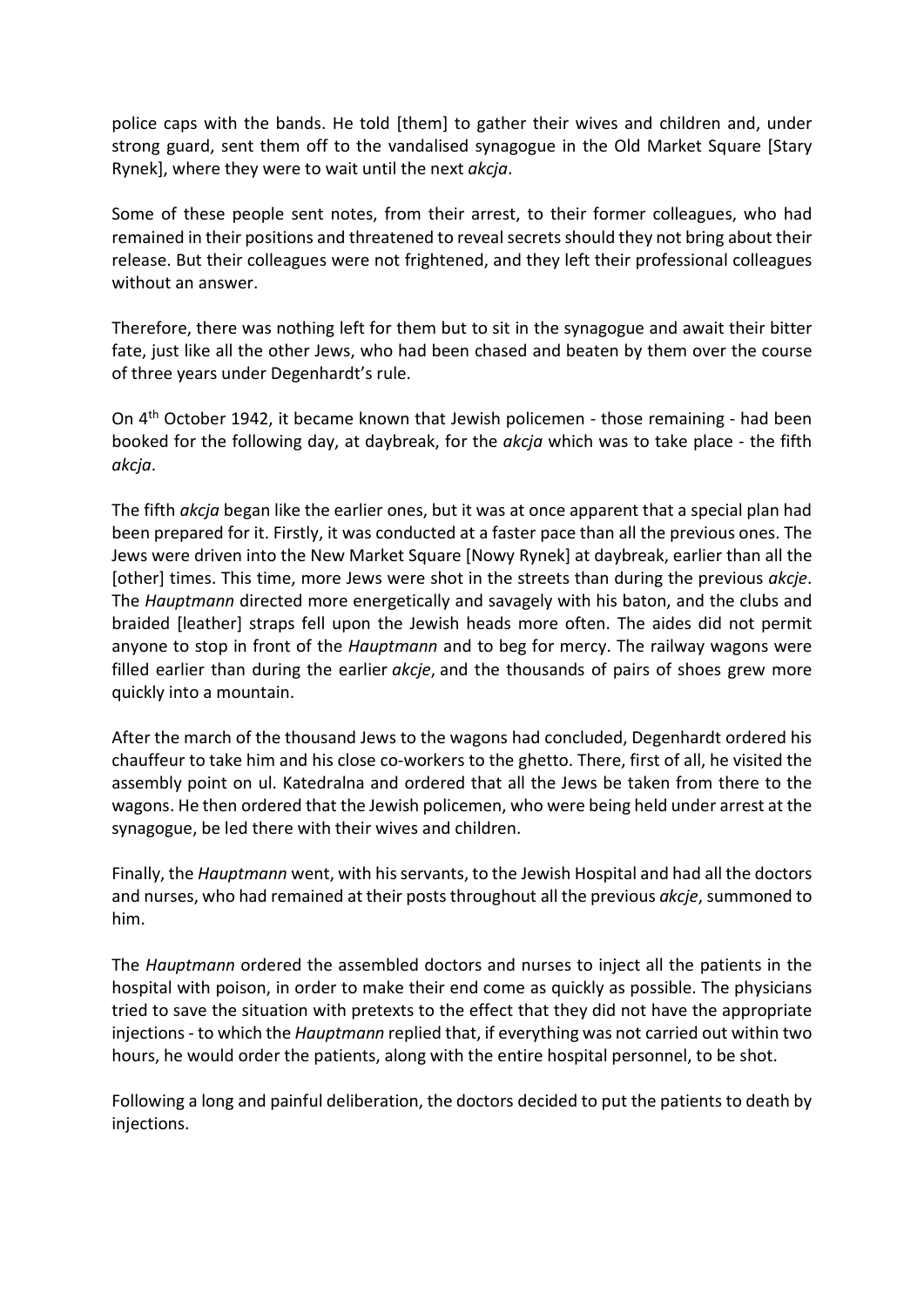The first order was issued by the hospital's head physician - the surgeon Dobrzyński - to his mother to poison her mother, that is, his grandmother. His mother, who lived on the hospital's premises, put poison in a glass of tea and gave it to her mother to drink. When the old lady began writhing in agony, the doctor, her grandson, gave her an injection which immediately put her permanently to sleep. Her daughter's eyes welled with tears and she wished that her hands be punished, had she committed an error by poisoning her own mother.

The patients were forced to be poisoned and allow the injections to be given. Those, who struggled, were poisoned by force. The doctors and nurses worked with tears in their eyes at hastening the patients' deaths and, when all of them lay dead, the physicians and the entire hospital personnel stood over the people, who had just now been alive and were now dead, and wept for them. They wept for their deeds and for themselves.

The Hauptmann was informed that, in the hospital, there were no more patients – only dead people. He replied, "Ja, ist gut!" [Yes, it's good!].

He chose a large number of the personnel and sent them away to the train wagons. The doctors and the rest of the youngest and prettiest female personnel he sent away to quarantine.

After that, the *Hauptmann* visited another hospital - [that] of infectious diseases. The director of that hospital, Dr Kagan, made efforts to put the patients on their feet throughout the duration of the akcje. But now, during the fifth akcja, all the patients and the greater part of the hospital personnel were sent away to the railway wagons. Only some of the personnel was led off to quarantine.

After having finished with the hospitals, the Hauptmann turned his attention to all the Jews who had close contact with the Germans. He sought out the well-known, elegant, young man Kolenbrener, the director of the Jewish housing office, who had been hiding for several days in a factory, and ordered him to be taken away into a railway carriage. After that, he ordered a search for the well-known Judenrat member, Wajnryb, who had been well known amongst the Gestapo men, who had actually hidden him. But the Hauptmann's men found him and brought him to be led [away]. The Hauptmann then ordered that all Jews named "Wajnryb" be fetched - women, men and children - and soon Wajnryb's entire family was brought: his wife and children and his brothers and sisters with their families. All were sent away to the railway wagons.

Besides them, all the other less well-known men and women, who had any connection with the Gestapo, were also sought out and all of them were deported.

At the very end, the *Hauptmann*, with his chauffeur and close aides, went to [the] Craftsmen's House [at] Aleja 14. There, they first created a great commotion in the courtyard and bellowed that all the Jewish residents were to quickly come down to the courtyard and leave the dwellings open. The craftsmen descended with their wives and children, each one with his papers in hand. The people were ordered to line up according to the separate workshops; each master with his family and his people registered in the Stadthauptmann's note stood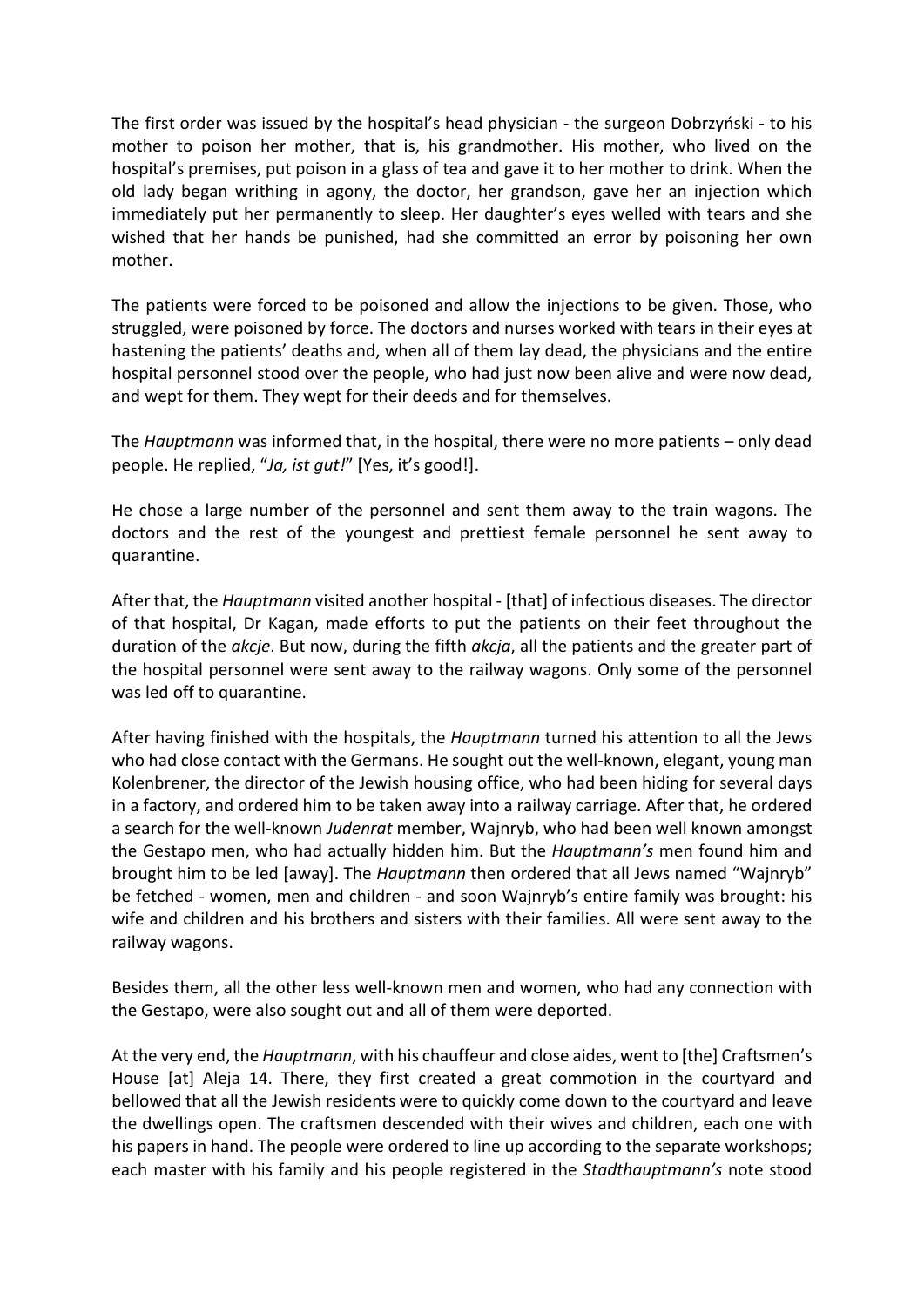separately. But the *Hauptmann* did not look at the papers. He inquired of each one how old he was and what was his profession. He ordered the very young men and women to stand separately and the older ones and children also separately. I, with my wife and child and three women, who were inscribed in our note, stood together.

The Hauptmann asked me how old I was. "Forty", I replied, "a factory foreman by trade".

Then, he looked at my wife and child and said, "You must separate".

My wife was so shocked that she could not say a single word. In her place, I said, "But my wife is the leader of the hat workshop", to which he exclaimed, "Das geht mich jetzt nichts an!" [I don't care about that now!]

He went on to another family and my people were put, by the gendarmes, into the group of older people and children. We saw that he was singling out the quite young people and that the mass of the craftsmen, with their families, would be sent to the wagons.

After interrogating and sorting the old and young, he said to everyone<sup>2</sup>, "Ihr kommt weg! Die alte Leute kommen in Lager und und ihr, die Jüngere, wird arbeiten. Ihr müsst nicht gerade bei eur schneiderei und usterei<sup>3</sup> beschäftigt sein. Ihr wird andere arbeit leisten kennen." [You are getting out (of here)! The old people are going to a camp and you, the younger ones, will work. You need not necessarily be employed in your tailoring and patterning. You will be able to do other work.]

Everyone's face turned pale and no one could utter a word. It became dead silent. But, at that same moment, steps were heard. We saw Mrs Moszewicz arrive. She remained standing awhile, until the *Hauptmann* approached her. They remained standing at a distance for several minutes and conversed. After that, the Hauptmann returned to us with slow steps and began looking for elderly people in the rows. These were tense, tragic seconds. We realised that fate had fallen only on the old people.

After selecting the elderly from the rows, he once more turned to everyone and said, "Return to your quarters, help these people get dressed and, ten minutes from now, they should be here in the courtyard with their things. They are travelling away."

He told the younger men and women, who had been selected earlier, to return together with everyone to their dwellings. Everybody dispersed and only the gendarmes, with their Hauptmann, remained in the courtyard.

Heartrending scenes were played out in the dwellings of the old people, upon whom the bitter fate had fallen. We saw, through the windows, that the *Hauptmann* was looking at his watch and then at the windows. A gendarme immediately yelled, "Herunter!" ["Down!"], and we saw the first two elderly people go down to the yard - the master of the embroidery workshop, Fajgenblat, with his wife. They wiped their tears and waved to the windows of their dwelling, where their two sons were standing with their wives and the beautiful grandson,

<sup>&</sup>lt;sup>2</sup> [TN: This statement appears in the original in German written in Hebrew characters and not in Yiddish.]

<sup>&</sup>lt;sup>3</sup> [TN: As this word apparently does not exist, we have taken it to be a misprint for "musterei", which means patterning.]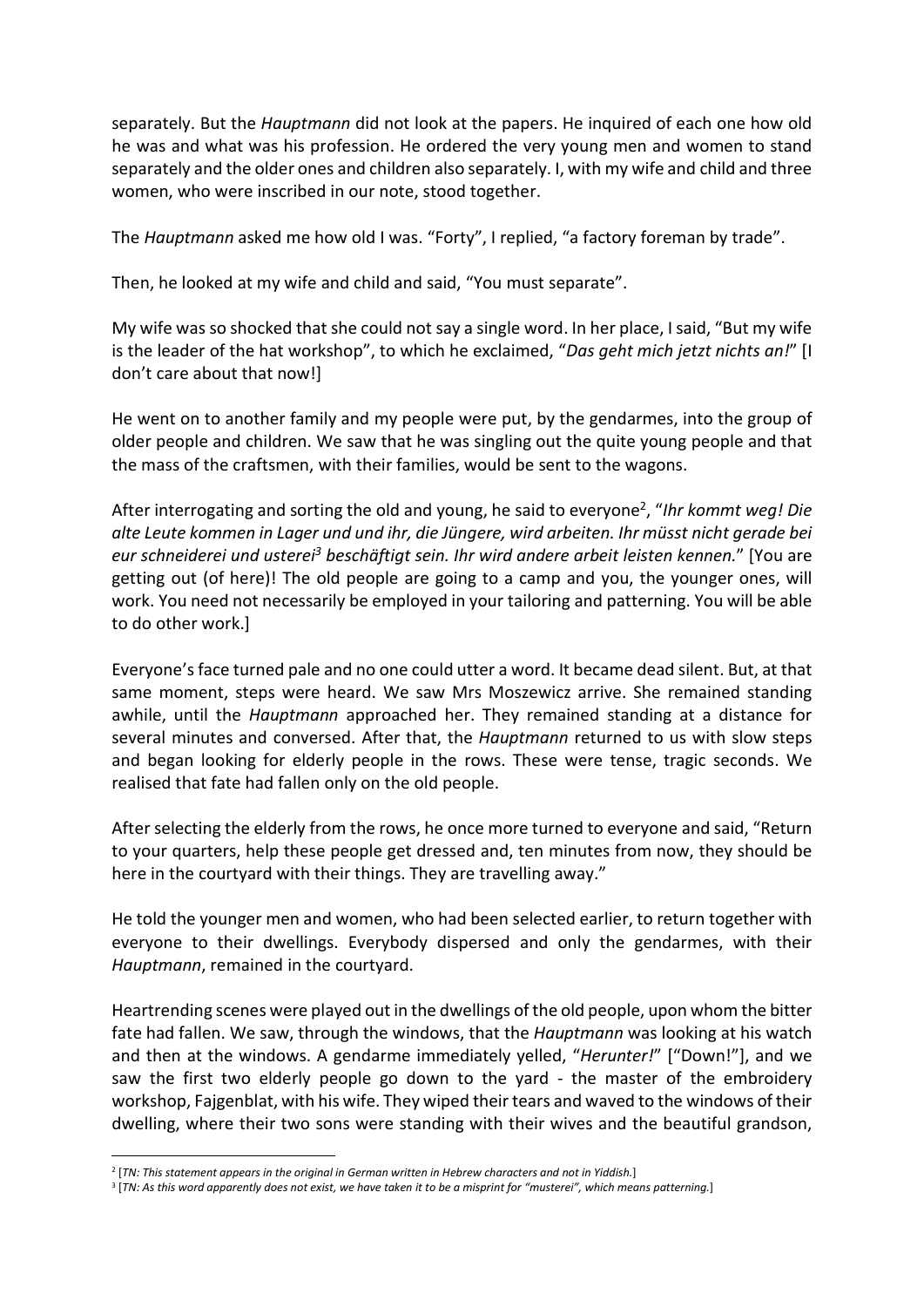who was crying out, "Zaydeshi! Bubbeshi! [Granddaddy! Granny!] Stay here with us! Don't go away!". With his shrill, little voice, the child cut through the gruesome silence of the courtyard, where the Hauptmann and his servants were ambling about.

The elderly couple was soon joined by the tailor Brandlewicz, with his wife and their ten-yearold grandson, whose parents had already been sent away in a previous akcja. They, too, were looking up to the second floor and stretching their necks out to their dear<sup>4</sup> daughters and beautiful grandchildren. From another exit, the pious seamstress arrived, wearing her sheitl [wig], with her husband, the son of the Rabbi of Kłobuck, with their packs on their shoulders. They were walking and weeping. They were, after all, still young people. What did the murderer want from them? He had not liked their appearance?



The fenced-in HASAG labour camp



4 [TN: The word used in the original is טרייע, which means "loyal" but, from the context and also from the Hebrew version of this chapter in Sefer Częstochowa, Vol. II, it appears that this is a misprint of the very similar word טיירע, or "dear".]